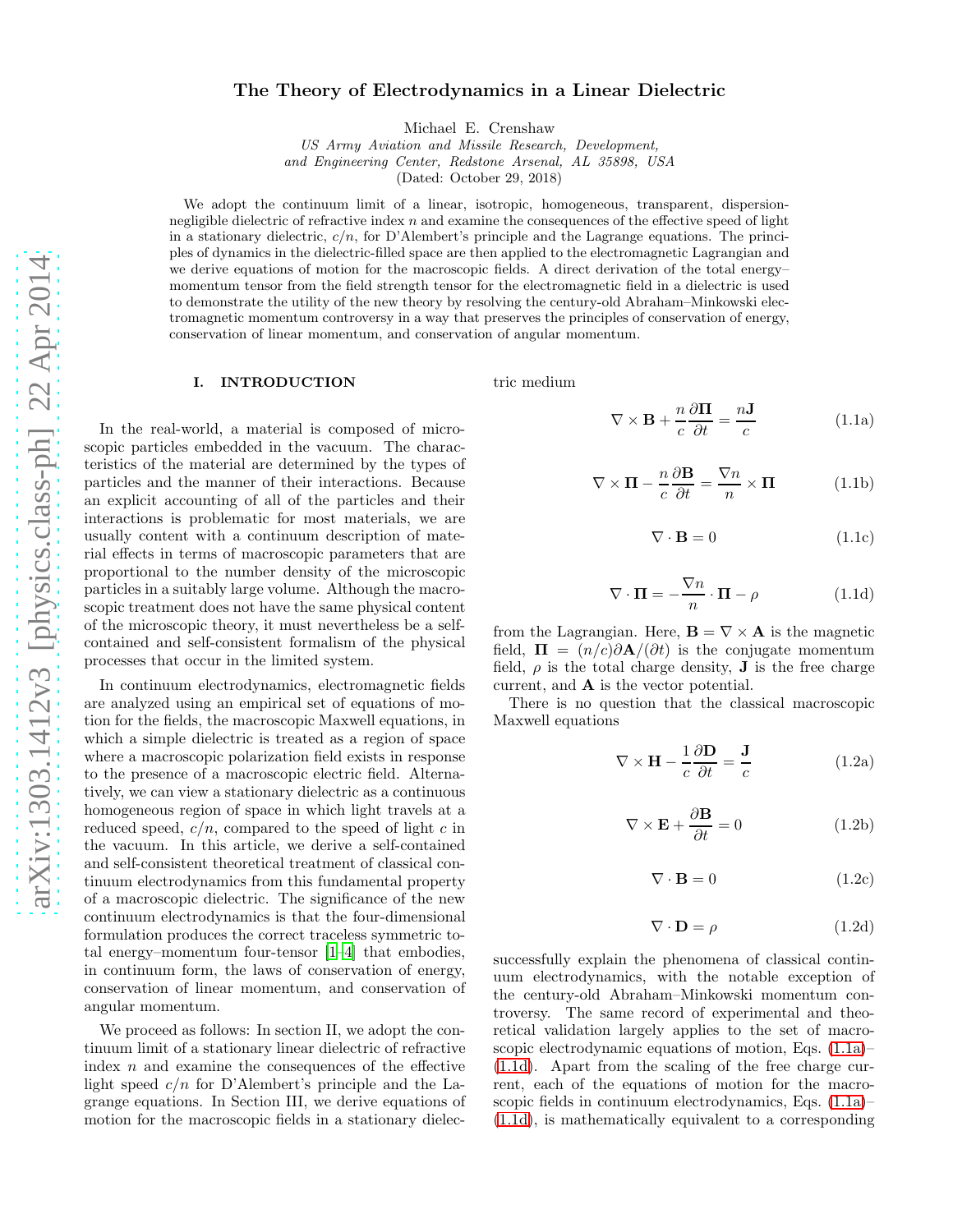Maxwell-Heaviside equation, Eqs.  $(1.2a)$ – $(1.2d)$  [\[5](#page-4-2), [6\]](#page-4-3). However, the transformations do not comprise a tensor transformation and the two sets of coupled equations of motion are not equivalent. In Section IV, we develop the tensor form of continuum electrodynamics. We construct the field-strength tensor and derive the total energy– momentum tensor, a result that has been sought for over a century [\[7](#page-4-4)[–11](#page-4-5)]. We discuss the content and role of the total energy–momentum tensor in terms of the laws of conservation of energy, conservation of linear momentum, and conservation of angular momentum in a continuum.

## II. PARTICLE DYNAMICS IN A DIELECTRIC FILLED SPACE

We consider an arbitrarily large region of space to be filled with a linear, isotropic, homogeneous, transparent dielectric in a regime in which dispersion, electrostriction, and magnetostriction are negligible and, for convenience, we apply the term simple linear dielectric to this medium. In the rest frame of the simple linear medium, the constant refractive index  $n$  is the only property of a linear dielectric that is significant to the current problem. Let the rest frame of the dielectric be  $S(t, x, y, z)$  with orthogonal axes  $x, y$ , and  $z$ . Then position vectors in  $S$  are denoted by  $\mathbf{x} = (x, y, z)$ . If a light pulse is emitted from the origin at time  $t = 0$ , then

$$
x^{2} + y^{2} + z^{2} - \left(\frac{ct}{n}\right)^{2} = 0
$$
 (2.1)

describes wavefronts in the S system. Writing time as a spatial coordinate  $\bar{x}_0 = ct/n$ , the four-vector  $(\bar{x}_0, \mathbf{x}) =$  $(ct/n, x, y, z)$  represents the position of a point as a matter of geometry [\[12](#page-4-6)]. Because we are using an effective speed of light in defining our timelike coordinate  $\bar{x}_0$ , the macroscopic theory is not, and should not be expected to be, Lorentz invariant. Lorentz invariance is tied to the special theory of relativity and the microscopic Maxwell equations for fields in a vacuum. A microscopic theory of a dielectric is always possible and such a theory will be Lorentz invariant as light travels at speed c between scattering events. However, Lorentz invariance is not an intrinsic symmetry of a continuous medium in which the electromagnetic field has been averaged over multiple scattering events creating a macroscopic field that travels with an effective speed that is less than  $c$  [\[12](#page-4-6)[–14\]](#page-4-7).

For a system of particles, the transformation of the position vector  $\mathbf{x}_i$  of the  $i^{th}$  particle to J independent generalized coordinates is

$$
\mathbf{x}_i = \mathbf{x}_i(\tau; q_1, q_2, \dots, q_J), \tag{2.2}
$$

where  $\tau = t/n$ . Applying the chain rule, we obtain the virtual displacement

<span id="page-1-0"></span>
$$
\delta \mathbf{x}_{i} = \sum_{j=1}^{J} \frac{\partial \mathbf{x}_{i}}{\partial q_{j}} \delta q_{j}
$$
 (2.3)

and the velocity

$$
\mathbf{u}_{i} = \frac{d\mathbf{x}_{i}}{d\tau} = \sum_{j=1}^{J} \frac{\partial \mathbf{x}_{i}}{\partial q_{j}} \frac{dq_{j}}{d\tau} + \frac{\partial \mathbf{x}_{i}}{\partial \tau}
$$
(2.4)

of the  $i^{th}$  particle in the new coordinate system. Substitution of

$$
\frac{\partial \mathbf{u}_i}{\partial (dq_j/d\tau)} = \frac{\partial \mathbf{x}_i}{\partial q_j} \tag{2.5}
$$

into the identity

$$
\frac{d}{d\tau}\left(m\mathbf{u}_{i}\cdot\frac{\partial\mathbf{x}_{i}}{\partial q_{j}}\right) = m\frac{d\mathbf{u}_{i}}{d\tau}\cdot\frac{\partial\mathbf{x}_{i}}{\partial q_{j}} + m\mathbf{u}_{i}\cdot\frac{d}{d\tau}\left(\frac{\partial\mathbf{x}_{i}}{\partial q_{j}}\right)
$$
(2.6)

yields

<span id="page-1-1"></span>
$$
\frac{d\mathbf{p}_i}{d\tau} \cdot \frac{\partial \mathbf{x}_i}{\partial q_j} = \frac{d}{d\tau} \left( \frac{\partial}{\partial (dq_j/d\tau)} \frac{1}{2} m \mathbf{u}_i^2 \right) - \frac{\partial}{\partial q_j} \left( \frac{1}{2} m \mathbf{u}_i^2 \right).
$$
\n(2.7)

For a system of particles in equilibrium, the virtual work of the applied forces  $f_i$  vanishes and the virtual work on each particle vanishes leading to the principle of virtual work

$$
\sum_{i} \mathbf{f}_i \cdot \delta \mathbf{x}_i = 0 \tag{2.8}
$$

and D'Alembert's principle

<span id="page-1-2"></span>
$$
\sum_{i} \left( \mathbf{f}_{i} - \frac{d\mathbf{p}_{i}}{d\tau} \right) \cdot \delta \mathbf{x}_{i} = 0. \tag{2.9}
$$

Using Eqs.  $(2.3)$  and  $(2.7)$  and the kinetic energy of the  $i^{th}$  particle

$$
T_i = \frac{1}{2}m\mathbf{u}_i^2,\tag{2.10}
$$

we can write D'Alembert's principle, Eq. [\(2.9\)](#page-1-2), as

$$
\sum_{j}^{J} \left[ \left( \frac{d}{d\tau} \left( \frac{\partial T}{\partial (dq_j/d\tau)} \right) - \frac{\partial T}{\partial q_j} \right) - Q_j \right] \delta q_j = 0 \quad (2.11)
$$

in terms of the generalized forces

$$
Q_j = \sum_i \mathbf{f}_i \cdot \frac{\partial \mathbf{x}_i}{\partial q_j}.
$$
 (2.12)

If the generalized forces come from a generalized scalar potential function  $V$  [\[15\]](#page-4-8), then we can write Lagrange equations of motion

<span id="page-1-3"></span>
$$
\frac{d}{d\tau} \left( \frac{\partial L}{\partial(\partial q_j/\partial \tau)} \right) - \frac{\partial L}{\partial q_j} = 0, \tag{2.13}
$$

where  $L = T - V$  is the Lagrangian. The canonical momentum is therefore

<span id="page-1-4"></span>
$$
p_j = \frac{\partial L}{\partial (dq_j/d\tau)}\tag{2.14}
$$

in a linear medium. Comparable derivations for the vacuum case appear in, for example, Goldstein [\[15](#page-4-8)] and Marion [\[16](#page-4-9)].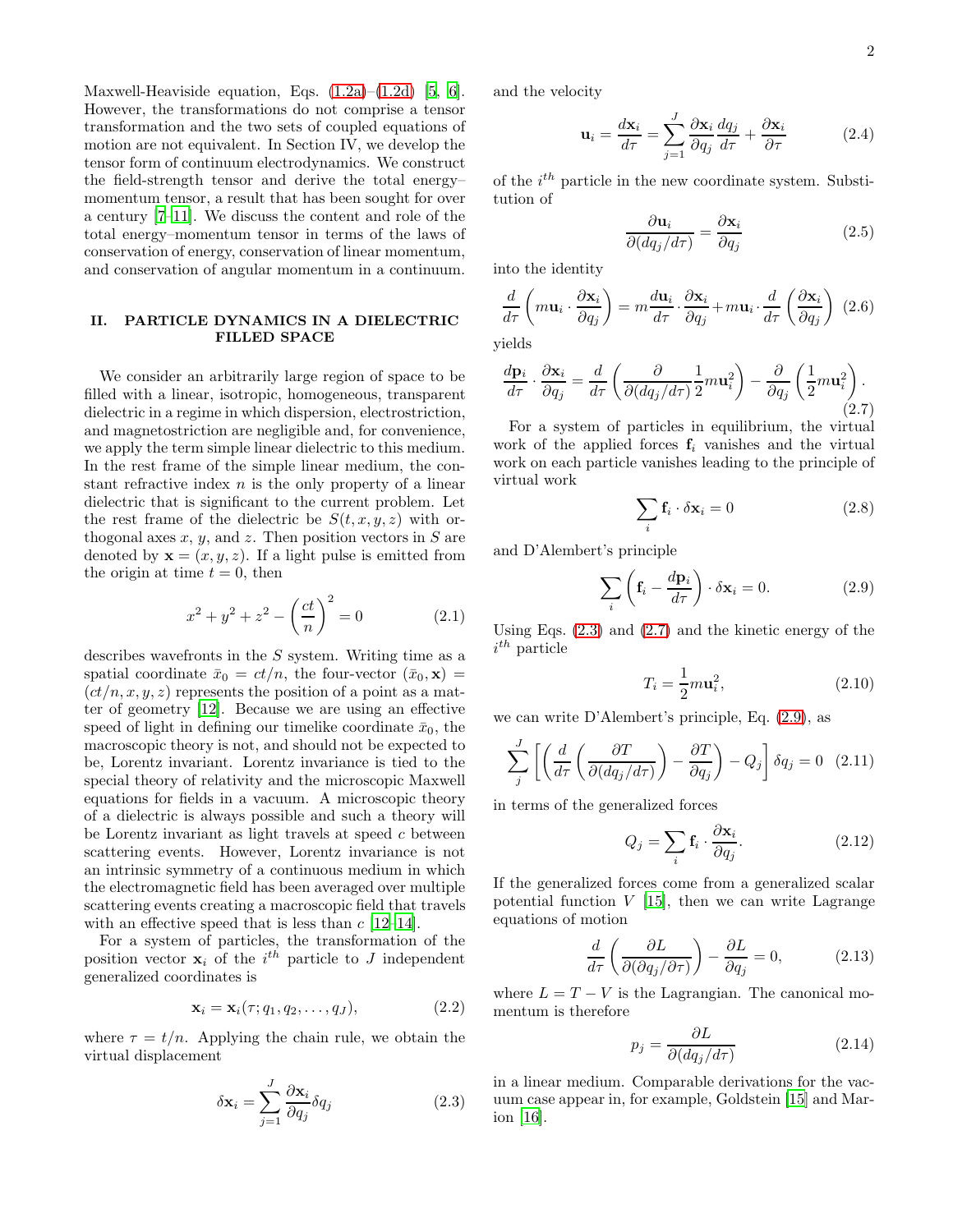## III. MACROSCOPIC EQUATIONS OF MOTION FOR FIELDS IN A DIELECTRIC

We consider a dielectric block illuminated at normal incidence from the vacuum by a quasimonochromatic electromagnetic pulse in the plane-wave limit. The simple dielectric medium is linear, isotropic, homogeneous, transparent, and dispersionless. Although dielectrics in the real world are much more complicated than this model of a simple linear dielectric, theoretical physics encourages reducing the complexity of the real world and eliminating non-essential details in order to determine what is truly important. In particular, temporal dispersion is inconsequential for the arbitrarily long quasimonochromatic electromagnetic field that is considered here. The dielectric block is draped with a gradient-index antireflection coating and spatial variation of the refractive index is sufficiently smooth that reflection, and the associated radiation pressure, can be neglected. Then in the rest frame of the dielectric block, the refractive index is a smoothly varying, real, and time-independent function of position in a large, but finite, region of space.

The field theory [\[17,](#page-4-10) [18](#page-4-11)] is based on a generalization of the discrete case in which the dynamics are derived from a Lagrangian density  $\mathcal{L}$ . The generalization of the Lagrange equation, Eq. [\(2.13\)](#page-1-3), for fields in a linear medium is [\[17,](#page-4-10) [18\]](#page-4-11)

<span id="page-2-0"></span>
$$
\frac{d}{d\bar{x}_0} \frac{\partial \mathcal{L}}{\partial(\partial A_j/\partial \bar{x}_0)} = \frac{\partial \mathcal{L}}{\partial A_j} - \sum_i \partial_i \frac{\partial \mathcal{L}}{\partial(\partial_i A_j)},\tag{3.1}
$$

where  $\bar{x}_0 = ct/n$  is the time-like coordinate in the material and  $x_1, x_2$ , and  $x_3$  correspond to the respective  $x, y$ and z coordinates. We adopt the typical conventions that Roman indices run from one to three, Greek indices run from zero to three, and  $\partial_i$  represents the operator  $\partial/\partial x_i$ . We take the Lagrangian density of the electromagnetic field in the medium to be

<span id="page-2-1"></span>
$$
\mathcal{L} = \frac{1}{2} \left( \left( \frac{\partial \mathbf{A}}{\partial \bar{x}_0} \right)^2 - (\nabla \times \mathbf{A})^2 \right) + \frac{n \mathbf{J}}{c} \cdot \mathbf{A}.
$$
 (3.2)

Evaluating the components of Eqs. [\(3.1\)](#page-2-0), we have

<span id="page-2-2"></span>
$$
\frac{\partial \mathcal{L}}{\partial(\partial A_j/\partial \bar{x}_0)} = \frac{\partial A_j}{\partial \bar{x}_0}
$$
(3.3)

$$
\frac{\partial \mathcal{L}}{\partial A_j} = \frac{nJ_j}{c} \tag{3.4}
$$

<span id="page-2-3"></span>
$$
\sum_{i} \partial_{i} \frac{\partial \mathcal{L}}{\partial(\partial_{i} A_{j})} = [\nabla \times \nabla \times \mathbf{A}]_{j}
$$
(3.5)

for the Lagrangian density given in Eq. [\(3.2\)](#page-2-1). Substituting the individual terms, Eqs.  $(3.3)$ – $(3.5)$ , into Eq.  $(3.1)$ , the Lagrange equations of motion for the electromagnetic

field in a dielectric are the three orthogonal components of the vector wave equation

<span id="page-2-4"></span>
$$
\nabla \times \nabla \times \mathbf{A} + \frac{\partial^2 \mathbf{A}}{\partial \bar{x}_0^2} = \frac{n \mathbf{J}}{c}.
$$
 (3.6)

For fields, the canonical momentum density

<span id="page-2-5"></span>
$$
\Pi_j = \frac{\partial \mathcal{L}}{\partial(\partial A_j/\partial \bar{x}_0)}
$$
(3.7)

supplants the discrete canonical momentum defined in Eq. [\(2.14\)](#page-1-4). We can write the second-order equation, Eq. [\(3.6\)](#page-2-4), as a set of first-order differential equations. To that end, we introduce macroscopic field variables

<span id="page-2-6"></span>
$$
\Pi = \frac{\partial \mathbf{A}}{\partial \bar{x}_0} \tag{3.8}
$$

<span id="page-2-7"></span>
$$
\mathbf{B} = \nabla \times \mathbf{A}.\tag{3.9}
$$

Obviously,  $\Pi$  is the canonical momentum field density whose components were defined in Eq. [\(3.7\)](#page-2-5) after making the substitutions indicated by Eq. [\(3.3\)](#page-2-2). Substituting the definition of the canonical momentum field  $\Pi$ , Eq. [\(3.8\)](#page-2-6), and the definition of the magnetic field B, Eq. [\(3.9\)](#page-2-7), into Eq.  $(3.6)$ , we obtain a Maxwell–Ampère-like law

<span id="page-2-9"></span>
$$
\nabla \times \mathbf{B} + \frac{\partial \mathbf{\Pi}}{\partial \bar{x}_0} = \frac{n\mathbf{J}}{c}.
$$
 (3.10)

The divergence of **B**, Eq.  $(3.9)$ , and the curl of  $\Pi$ , Eq. [\(3.8\)](#page-2-6), produce Thompson's Law

$$
\nabla \cdot \mathbf{B} = 0 \tag{3.11}
$$

and a Faraday-like law

<span id="page-2-8"></span>
$$
\nabla \times \mathbf{\Pi} - \frac{\partial \mathbf{B}}{\partial \bar{x}_0} = \frac{\nabla n}{n} \times \mathbf{\Pi},\qquad(3.12)
$$

respectively. We posit the charge continuity law

<span id="page-2-10"></span>
$$
\frac{\partial \rho_f}{\partial \bar{x}_0} = -\nabla \cdot \frac{n\mathbf{J}}{c}
$$
 (3.13)

that corresponds to conservation of free charges with a free charge density  $\rho_f$  in the continuum limit. (Simply multiplying the vacuum charge continuity law by  $n$  results in a discrepancy between the divergence of the variant Maxwell–Ampère law, Eq.  $(3.12)$  and the temporal derivative of the Gauss-like law, Eq. [\(3.16\)](#page-3-0).) The divergence of the variant Maxwell–Ampère Law, Eq.  $(3.10)$ ,

$$
\frac{\partial}{\partial \bar{x}_0} \nabla \cdot \mathbf{\Pi} = -\frac{\nabla n}{n} \cdot \frac{\partial \mathbf{\Pi}}{\partial \bar{x}_0} + \nabla \cdot \frac{n\mathbf{J}}{c}
$$
(3.14)

is combined with the charge continuity law, Eq. [\(3.13\)](#page-2-10), to obtain

<span id="page-2-11"></span>
$$
\frac{\partial}{\partial \bar{x}_0} \nabla \cdot \mathbf{\Pi} = -\frac{\nabla n}{n} \cdot \frac{\partial \mathbf{\Pi}}{\partial \bar{x}_0} - \frac{\partial \rho_f}{\partial \bar{x}_0}.
$$
 (3.15)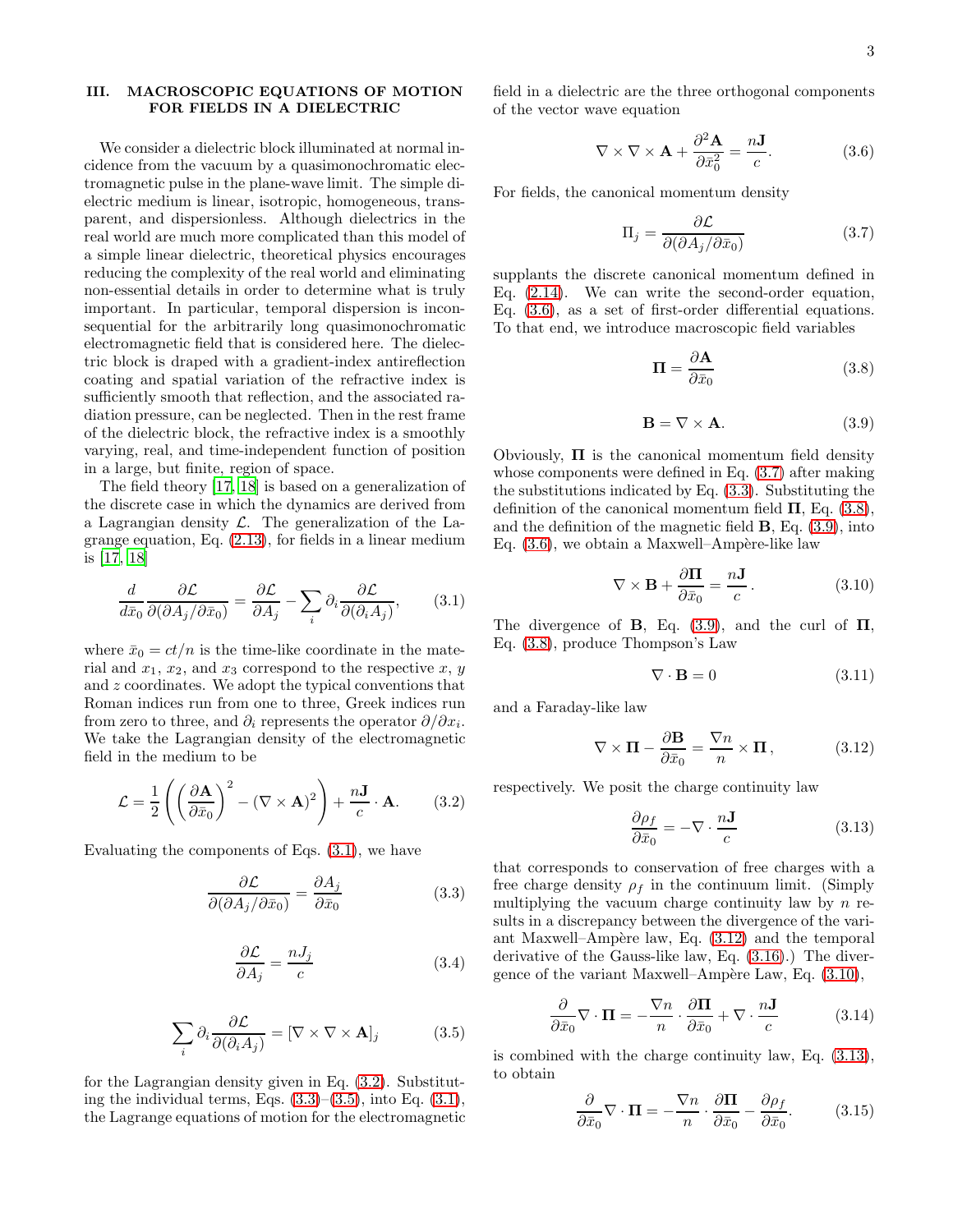Integrating Eq. [\(3.15\)](#page-2-11) with respect to the temporal coordinate yields a version of Gauss's law

<span id="page-3-0"></span>
$$
\nabla \cdot \mathbf{\Pi} = -\frac{\nabla n}{n} \cdot \mathbf{\Pi} - \rho_f - \rho_b, \tag{3.16}
$$

where  $\rho_b$  is a constant of integration corresponding to a bound charge density. This completes the set of firstorder equations of motion for the macroscopic fields, Eqs.  $(3.10)$ – $(3.12)$  and  $(3.16)$  that were introduced in Sec. I as Eqs.  $(1.1a)–(1.1d)$  $(1.1a)–(1.1d)$ .

## IV. FIELD AND ENERGY–MOMENTUM **TENSORS**

In the Maxwell–Heaviside formulation of classical continuum electrodynamics, there are two pairs of fields,  ${E, B}$  and  ${D, H}$ , and two field-strength tensors. Here, there is a single pair of fields  $\{\Pi, B\}$  and a single fieldstrength tensor. The field-strength tensor,

$$
F^{\alpha\beta} = \begin{bmatrix} 0 & \Pi_x & \Pi_y & \Pi_z \\ -\Pi_x & 0 & -B_z & B_y \\ -\Pi_y & B_z & 0 & -B_x \\ -\Pi_z & -B_y & B_x & 0 \end{bmatrix}, \quad (4.1)
$$

is obtained in the usual way from

$$
F^{\alpha\beta} = \partial^{\alpha}A^{\beta} - \partial^{\beta}A^{\alpha} \tag{4.2}
$$

for homogeneous materials.

The reduction to a single field-strength tensor and a single pair of fields results in an elegant simplification of four-dimensional continuum electrodynamics. For example, the total energy–momentum tensor is defined in terms of the field tensor by [\[19,](#page-4-12) [20\]](#page-4-13)

$$
T^{\alpha\beta} = -F^{\alpha\lambda}F^{\beta}_{\lambda} + \frac{1}{4}g^{\alpha\beta}F_{\lambda\nu}F^{\lambda\nu}, \qquad (4.3)
$$

such that [\[1](#page-4-0)[–4\]](#page-4-1)

<span id="page-3-1"></span>
$$
T^{\alpha\beta} = \begin{bmatrix} (\mathbf{II}^2 + \mathbf{B}^2)/2 & (\mathbf{B} \times \mathbf{II})_x & (\mathbf{B} \times \mathbf{II})_y & (\mathbf{B} \times \mathbf{II})_z \\ (\mathbf{B} \times \mathbf{II})_x & W_{11} & W_{12} & W_{13} \\ (\mathbf{B} \times \mathbf{II})_y & W_{21} & W_{22} & W_{23} \\ (\mathbf{B} \times \mathbf{II})_z & W_{31} & W_{32} & W_{33} \end{bmatrix},
$$
\n(4.4)

where

$$
W_{ij} = -\Pi_j \Pi_k - B_j B_k + \frac{1}{2} (\Pi^2 + B^2) \delta_{ij}
$$
 (4.5)

is the Maxwell stress tensor and  $g^{\alpha\beta}$  is the diagonal metric tensor with non-zero elements  $g^{00} = 1$  and  $g^{ii} = -1$ .

The form of the energy–momentum tensor has been debated for over a century [\[7](#page-4-4)[–11](#page-4-5)]. The best known candidates are the 1908 Minkowski [\[21](#page-4-14)] tensor and the 1909 Abraham [\[22](#page-4-15)] tensor. However, neither the Minkoswski momentum nor the Abraham momentum is conserved. It has been proven that the Gordon momentum [\[7](#page-4-4), [23\]](#page-4-16)

$$
G_G = \int_{\sigma} \frac{\mathbf{B} \times \mathbf{\Pi}}{c} dv,
$$
 (4.6)

is conserved in our closed system consisting of a homogeneous dielectric illuminated by a quasimonochromatic pulse at normal incidence through a gradient-index antireflection coating. [\[1](#page-4-0)[–4](#page-4-1)]. The total energy

$$
U = \int_{\sigma} \frac{1}{2} \left( \mathbf{\Pi}^2 + \mathbf{B}^2 \right) dv \tag{4.7}
$$

is likewise conserved. Then, in the absence of sources or sinks, the conserved quantities

<span id="page-3-4"></span>
$$
U = \int_{\sigma} T^{00} dv \qquad (4.8a)
$$

<span id="page-3-5"></span>
$$
P^i = \frac{1}{c} \int_{\sigma} T^{i0} dv \qquad (4.8b)
$$

are temporally invariant [\[19,](#page-4-12) [20\]](#page-4-13).

The homogeneous tensor continuity equation is descriptive of energy and momentum conservation in an unimpeded flow. The four-divergence operator for a system with a position four-vector  $(\bar{x}_0, x, y, z)$  is [\[1](#page-4-0)[–4\]](#page-4-1)

$$
\bar{\partial}_{\beta} = \left(\frac{n}{c}\frac{\partial}{\partial t}, \partial_x, \partial_y, \partial_z\right). \tag{4.9}
$$

Then the electromagnetic continuity equations

<span id="page-3-2"></span>
$$
\frac{\partial}{\partial \bar{x}_0} \left[ \frac{1}{2} (\mathbf{\Pi}^2 + \mathbf{B}^2) \right] + \nabla \cdot (\mathbf{B} \times \mathbf{\Pi}) = 0 \tag{4.10a}
$$

<span id="page-3-3"></span>
$$
\frac{\partial}{\partial \bar{x}_0} (\mathbf{B} \times \mathbf{\Pi}) + \nabla \cdot \mathbf{W} = \mathbf{0}
$$
 (4.10b)

are the components of the homogeneous tensor continuity equation

$$
\bar{\partial}_{\beta}T^{\alpha\beta} = 0 \tag{4.11}
$$

applied to the total energy–momentum tensor, Eq. [\(4.4\)](#page-3-1). Therefore, for a continuous dielectric without charges or currents, the laws of conservation of energy and linear momentum, Eqs. [\(4.10a\)](#page-3-2) and [\(4.10b\)](#page-3-3), are preserved by the temporal invariance of U, Eq.  $(4.8a)$ , and  $P<sup>i</sup>$ , Eq. [\(4.8b\)](#page-3-5). Meanwhile, conservation of angular momentum follows from the symmetry  $T^{\alpha\beta} = T^{\beta\alpha}$  [\[19](#page-4-12), [20](#page-4-13)] of the energy–momentum tensor, Eq. [\(4.4\)](#page-3-1) .

The equations of motion for the macroscopic fields, Eqs.  $(3.10)$ – $(3.12)$  and  $(3.16)$  contain sources that we now add to our homogeneous energy–momentum formalism. Recognizing that sources affect the conservation of energy and momentum, we require the sources to be perturbative. We form scalar products of a field with the equations of motion for the fields and combine the results to obtain the energy continuity equation

$$
\frac{\partial}{\partial \bar{x}_0} \left[ \frac{1}{2} (\mathbf{\Pi}^2 + \mathbf{B}^2) \right] + \nabla \cdot (\mathbf{B} \times \mathbf{\Pi}) = \frac{n \mathbf{J}}{c} \cdot \mathbf{\Pi} + \frac{\nabla n}{n} \cdot (\mathbf{B} \times \mathbf{\Pi})
$$
\n(4.12)